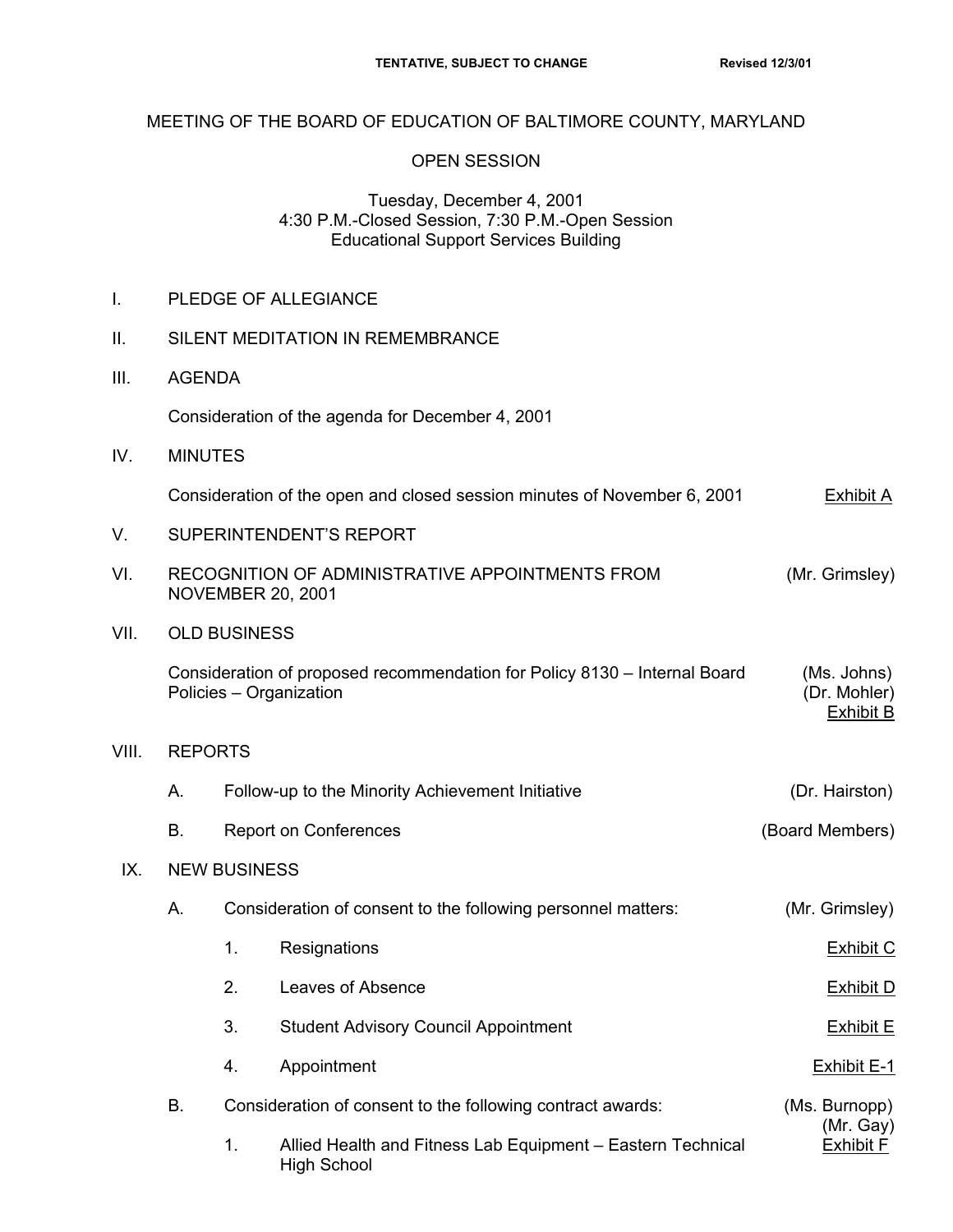## IX. NEW BUSINESS (Cont.)

- 2. Contracted Services: On-Call Elevator Maintenance and Repair
- 3. Contracted Services: Venetian Blinds Services
- 4. Food Service: Ice Cream Products
- 5. Food Service: Paper Products
- 6. Food Service: Produce
- 7. Food Service: Snack Products
- 8. Stationery Supplies Second One-Year Extension
- 9. Supplies Contract: HVAC Filters
- C. Consideration of consent to the following Building Committee (Building Committee) recommendations:
	- 1. Systemic Renovations Deep Creek Middle School Finance School Exhibit G
	- 2. Request to Negotiate Consultant Design Services for  $\frac{\text{Exhibit H}}{\text{Ex}}$ Systemic Renovations - Various Middle Schools
	- 3. Fee Acceptance Consultant Design Services for Fire Alarm Exhibit I System Upgrade – Catonsville Middle School, Dundalk High School, Owings Mills High School, Southwestern Academy, and Woodlawn High School
	- 4. Fee Acceptance Consultant Design Services for Auditorium/ Exhibit J Stage Lighting Upgrade – Dumbarton Middle and Parkville Middle Schools
	- 5. Fee Acceptance Inspection Services of Reroofing Project Exhibit K Catonsville Middle School
	- 6. Change Order Sitework Package 2B New Town High School Exhibit L
	- 7. Change Order Science Laboratory Improvements Eastern Exhibit M Technical High School
	- 8. Change Order Major Maintenance Renovation Project Exhibit N Chesapeake Terrace Elementary School
	- 9. Change Order Major Maintenance Renovation Project Exhibit O Dundalk Elementary School